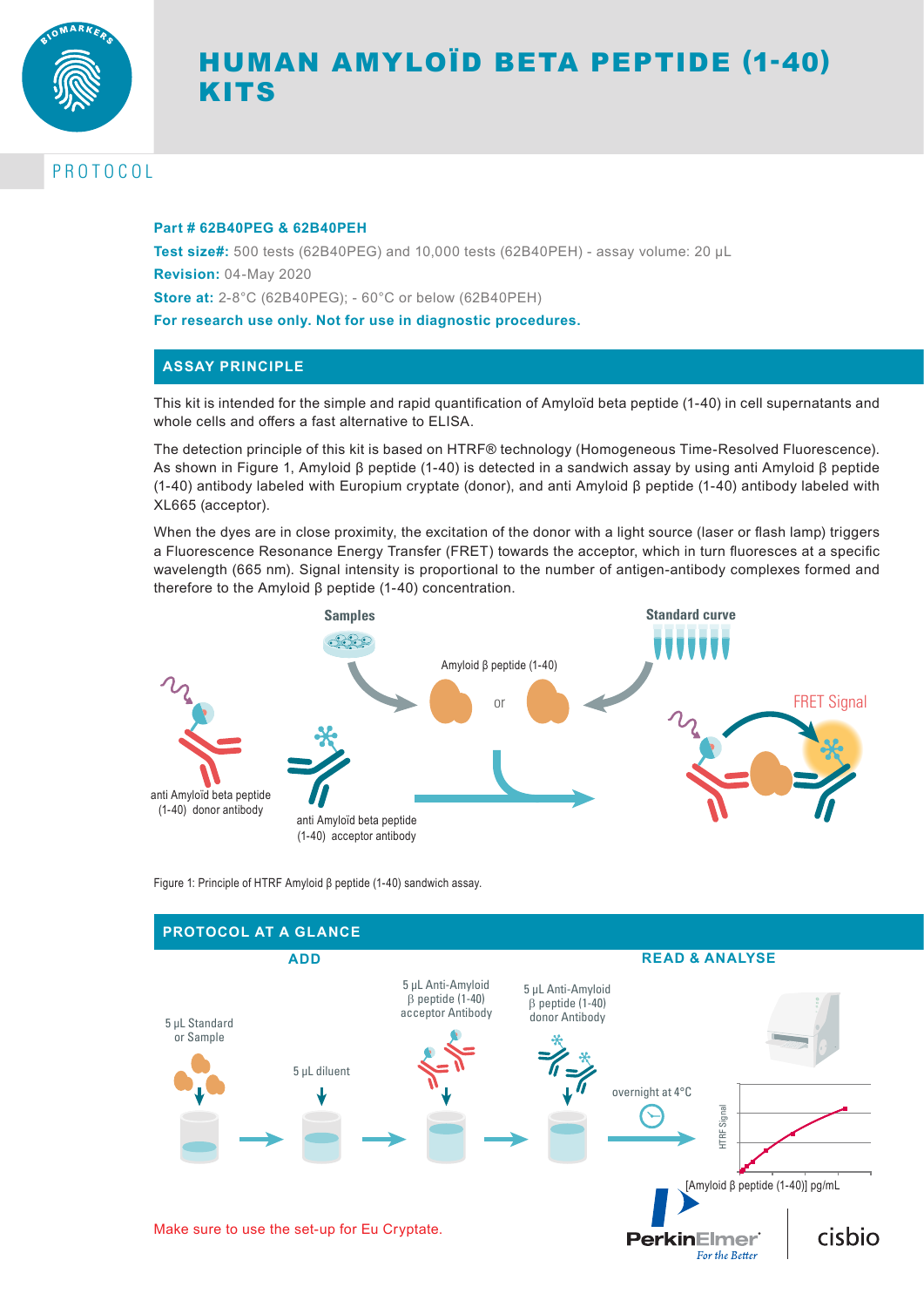#### **MATERIALS PROVIDED:**

| <b>KIT COMPONENTS</b>                                  | <b>500 TESTS *</b><br><b>CAT # 62B40PEG</b> | 10,000 TESTS *<br><b>CAT # 62B40PEH</b>   |
|--------------------------------------------------------|---------------------------------------------|-------------------------------------------|
| Amyloid $\beta$ peptide (1-40) Standard<br>Lyophilized | 1 vial                                      | 1 vial                                    |
| Amyloid β peptide (1-40) Eu Cryptate Antibody          | 1 vial<br>Lyophilized                       | 1 vial - $1$ mL<br>Frozen - 50X           |
| Amyloid β peptide (1-40) XL665 Antibody                | 1 vial<br>Lyophilized                       | $1$ vial - $1$ mL<br>Frozen - 50X         |
| Diluent **<br>ready-to-use                             | 1 vial<br>20 mL                             | 1 vial<br>20 mL                           |
| Detection buffer ***<br>ready-to-use                   | 1 vial<br>7 mL<br>Detection Buffer #2       | 1 vial<br>$105$ mL<br>Detection Buffer #3 |

\* When used as advised, the two available kit sizes will provide sufficient reagents for 500 tests and 10,000 tests respectively in 20 µL final volume..

Assay volumes can be adjusted proportionally to run the assay in 96 or 1536 well microplates.

\*\* Medium like cell culture medium can be an alternative to the diluent.

\*\*\* The Detection buffer is used to prepare working solutions of acceptor and donor reagents.

#### **PURCHASE SEPARATELY:**

• HTRF®-Certified Reader. Make sure the setup for Eu Cryptate is used.

For a list of HTRF-compatible readers and set-up recommendations, please visit www.cisbio.com/compatible-readers

• Small volume (SV) detection microplates - .

For more information about microplate recommendations, please visit our website at: cisbio.com/microplates-recommendations

### **STORAGE AND STABILITY**



Store the kit 62B40PEG at 2-8°C and the kit 62B40PEH at - 60°C or below.

Under proper storage conditions, reagents are stable until the expiry date indicated on the label.

If lyophilized, reconstituted reagents, antibodies, and standard stock solutions may be frozen and thawed only once. To avoid freeze/thaw cycles, it is recommended to dispense remaining stock solutions into disposable plastic vials for storage at -60°C or below .

**Reagents** 

Volume of Human Amyloïd beta peptide (1-40) standard aliquots should not be under 20 μL.

#### **REAGENT PREPARATION**

#### **BEFORE YOU BEGIN:**

- It is very important to prepare reagents in the specified buffers. The use of an incorrect diluent may affect reagent stability and assay results.
- Allow the lyophilized reagents to warm up to room temperature for at least 30 mins before reconstitution and thaw the frozen reagents at room temperature, allow them to warm up.
- Before use, allow Diluent and Detection buffer to warm up at room temperature and homogenize them with a vortex.
- Antibody solutions must be prepared in individual vials and can be mixed prior to dispensing.
- Amyloid β peptide (1-40) standards (for standard curve) must be prepared in diluent or in the same medium as the samples.

### **TAKE CARE TO PREPARE STOCK AND WORKING SOLUTIONS ACCORDING TO THE DIRECTIONS FOR THE KIT SIZE YOU HAVE PURCHASED.**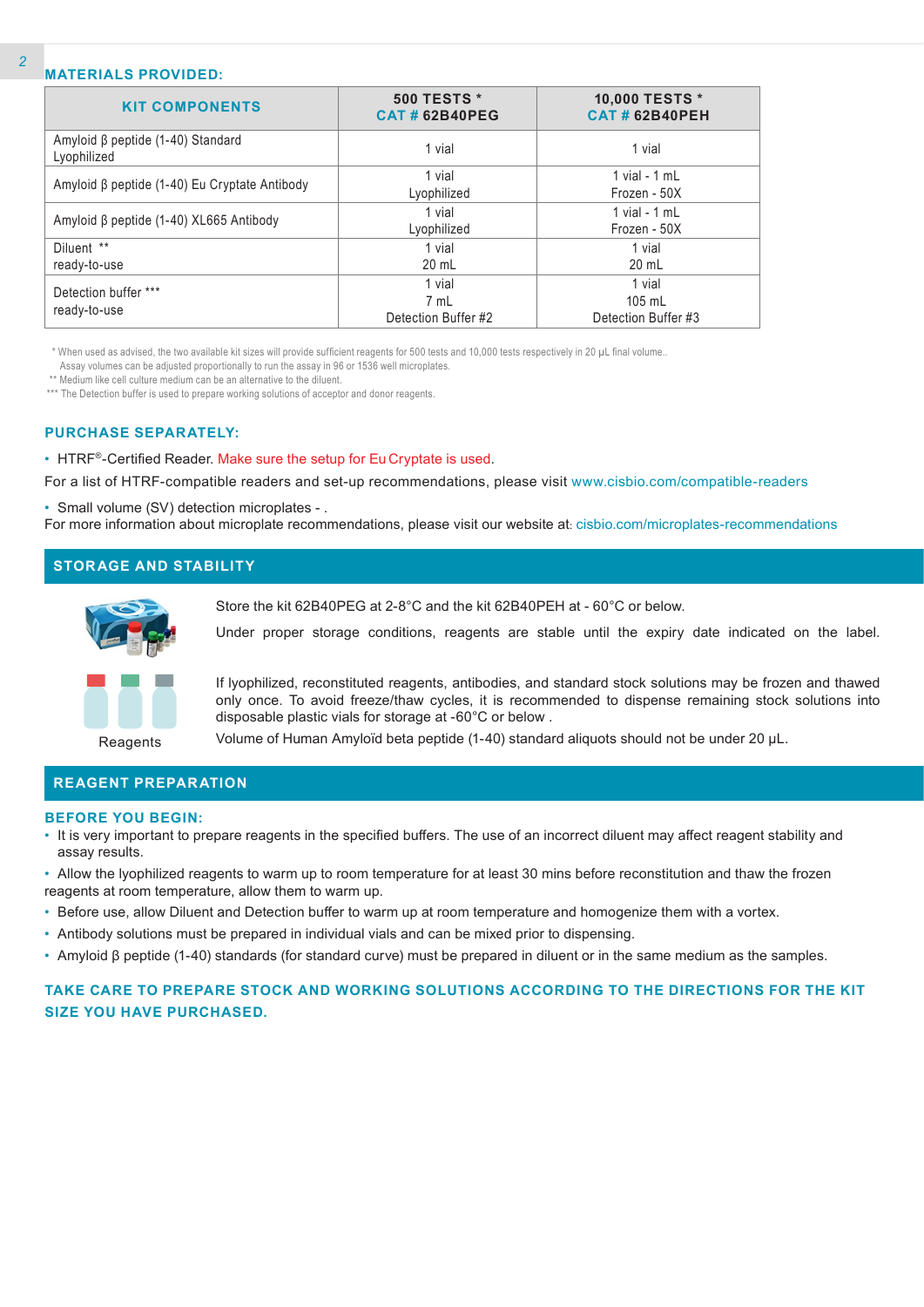## **TO PREPARE REAGENT STOCK SOLUTIONS:**

| <b>500 TESTS KIT - 62B40PEG</b>                                                                                                                                                                                                                                                                                                                     |                         | 10,000 TESTS KIT - 62B40PEH                                                                                                                                                                                                                                                                                                                         |  |  |
|-----------------------------------------------------------------------------------------------------------------------------------------------------------------------------------------------------------------------------------------------------------------------------------------------------------------------------------------------------|-------------------------|-----------------------------------------------------------------------------------------------------------------------------------------------------------------------------------------------------------------------------------------------------------------------------------------------------------------------------------------------------|--|--|
| Anti-Amyloid β peptide (1-40) Eu Cryptate antibody                                                                                                                                                                                                                                                                                                  |                         |                                                                                                                                                                                                                                                                                                                                                     |  |  |
| Reconstitute the Amyloid $\beta$ peptide (1-40) Eu Cryptate<br>antibody with 2.5 mL detection buffer #2. Mix gently.<br>This ready-to-use 1X stock solution can be frozen and<br>stored at -60°C or below. It can be stored unfrozen for<br>4 days at 4°C.                                                                                          |                         | Thaw the Amyloid $\beta$ peptide (1-40) Eu Cryptate<br>antibody . Mix gently.<br>This 50X stock solution can be frozen and stored at<br>-60°C or below. It can be stored unfrozen for 4 days<br>at $4^{\circ}$ C.                                                                                                                                   |  |  |
|                                                                                                                                                                                                                                                                                                                                                     |                         | Anti-Amyloid β peptide (1-40) XL665 antibody                                                                                                                                                                                                                                                                                                        |  |  |
| Reconstitute the Amyloid $\beta$ peptide (1-40) XL665<br>antibody with 2.5 mL detection buffer #2. Mix gently.<br>This ready-to-use 1X stock solution can be frozen and<br>stored at -60°C or below. It can be stored unfrozen for<br>4 days at $4^{\circ}$ C.                                                                                      |                         | Thaw the Amyloid $\beta$ peptide (1-40) XL665 antibody.<br>Mix gently.<br>This 50X stock solution can be frozen and stored at<br>-60°C or below. It can be stored unfrozen for 4 days<br>at $4^{\circ}$ C.                                                                                                                                          |  |  |
|                                                                                                                                                                                                                                                                                                                                                     |                         | Amyloid β peptide (1-40) Standard                                                                                                                                                                                                                                                                                                                   |  |  |
| Reconstitute the Peptide $\beta$ (1-40) standard with<br>distilled water in order to obtain a 8000 pg/mL<br>stock solution. See instructions on vial label for<br>reconstitution volume. Mix gently after reconstitution.<br>This unused calibrator stock solution is stable 4 days<br>at 4°C. It can be frozen (at -60°C) and thawed once<br>only. |                         | Reconstitute the Peptide $\beta$ (1-40) standard with<br>distilled water in order to obtain a 8000 pg/mL<br>stock solution. See instructions on vial label for<br>reconstitution volume. Mix gently after reconstitution.<br>This unused calibrator stock solution is stable 4 days<br>at 4°C. It can be frozen (at -60°C) and thawed once<br>only. |  |  |
| <b>Diluent</b>                                                                                                                                                                                                                                                                                                                                      |                         |                                                                                                                                                                                                                                                                                                                                                     |  |  |
| The diluent is ready-to-use.                                                                                                                                                                                                                                                                                                                        |                         | The diluent is ready-to-use.                                                                                                                                                                                                                                                                                                                        |  |  |
|                                                                                                                                                                                                                                                                                                                                                     | <b>Detection buffer</b> |                                                                                                                                                                                                                                                                                                                                                     |  |  |
| The Detection buffer is ready-to-use.                                                                                                                                                                                                                                                                                                               |                         | The Detection buffer is ready-to-use.                                                                                                                                                                                                                                                                                                               |  |  |

#### **TO PREPARE ANTIBODY WORKING SOLUTIONS:**

Each well requires 5 µL of Amyloid β peptide (1-40)-Eu Cryptate Antibody and 5 µL of Amyloid β peptide (1-40)-XL665 Antibody.

Prepare the two antibody solutions in separate vials.

| <b>500 TESTS KIT - 62B40PEG</b>                                                           |                 | 10,000 TESTS KIT - 62B40PEH                                                                                                                                                                                                                                                                                                        |  |  |  |
|-------------------------------------------------------------------------------------------|-----------------|------------------------------------------------------------------------------------------------------------------------------------------------------------------------------------------------------------------------------------------------------------------------------------------------------------------------------------|--|--|--|
| Amyloid $\beta$ peptide (1-40) Eu Cryptate antibody                                       |                 |                                                                                                                                                                                                                                                                                                                                    |  |  |  |
| After reconstitution, the peptide $\beta$ (1-40) Eu Cryptate<br>antibody is ready-to-use. | 49 vol<br>1 vol | Dilute 50-fold the 50X stock solution (thawed<br>reagent) of peptide $\beta$ (1-40) Eu Cryptate body stock<br>solution with the Detection buffer #3: add 1 volume<br>of Eu Cryptate body stock solution in 49 volumes of<br>Detection buffer #3 (e.g., 1 mL of Eu Cryptate body<br>stock solution + 49 mL of Detection Buffer #3). |  |  |  |
| Amyloid β peptide (1-40) XL665 antibody                                                   |                 |                                                                                                                                                                                                                                                                                                                                    |  |  |  |
| After reconstitution, the peptide $\beta$ (1-40) XL665<br>antibody is ready-to-use.       | 49 vol<br>1 vol | Dilute 50-fold the 50X stock solution (thawed<br>reagent) of peptide $\beta$ (1-40) XL 665 antibody with the<br>Detection buffer #3: add 1 volume of XL665 antibody<br>stock solution in 49 volumes of Detection buffer #3<br>(e.g., 1 mL of $XL665$ antibody stock solution $+$ 49 mL<br>of Detection buffer #3).                 |  |  |  |
| Antibody mix                                                                              |                 |                                                                                                                                                                                                                                                                                                                                    |  |  |  |
| Do not pre-mix the two ready-to-use antibody<br>solutions.                                |                 | Do not pre-mix the two ready-to-use antibody<br>solutions.                                                                                                                                                                                                                                                                         |  |  |  |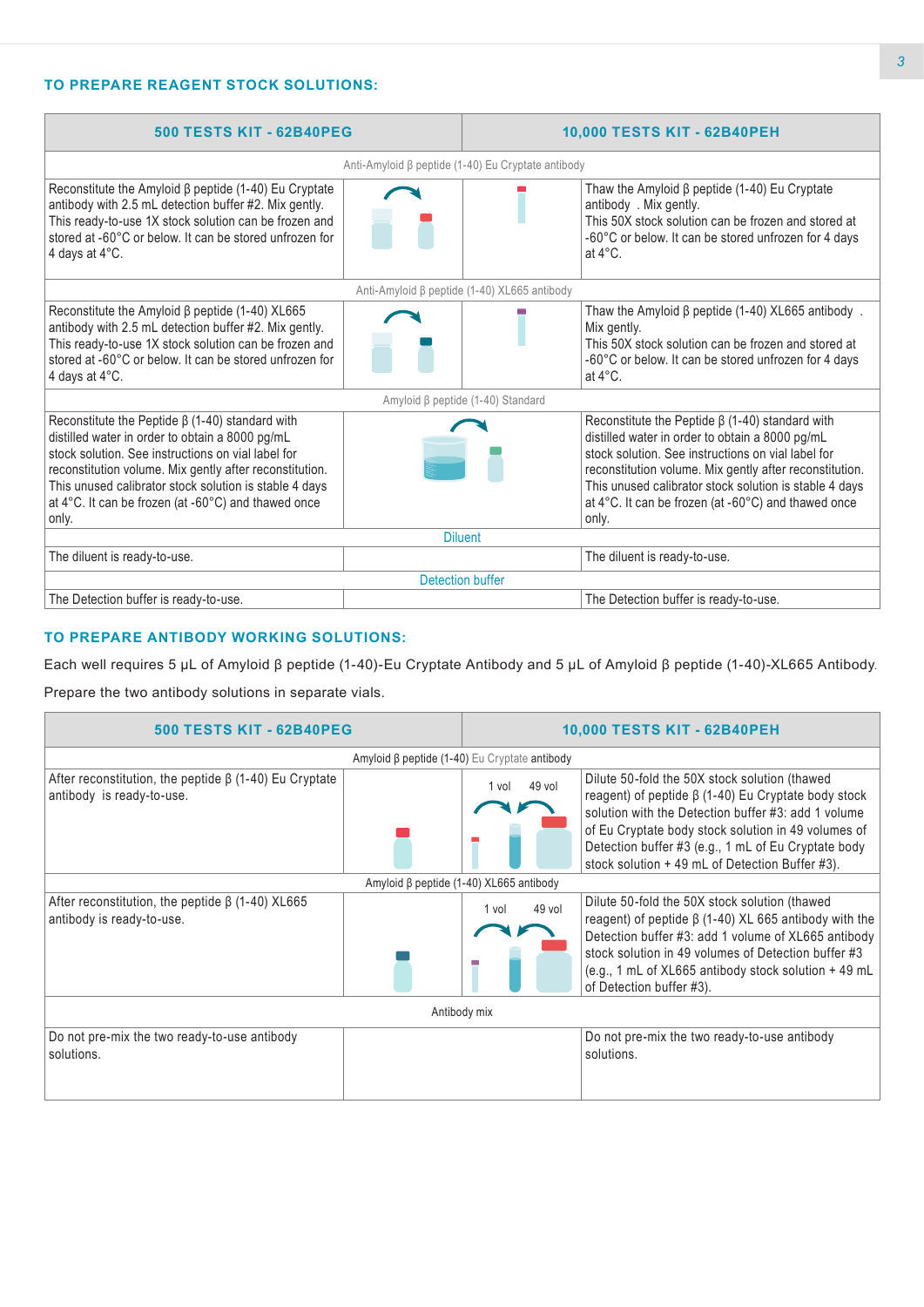## **TO PREPARE STANDARD WORKING SOLUTIONS:**

- Each well requires 5 µL of standard.
- Dilute the standard stock solution serially with diluent

• In order to check for a potential interference effect from your own assay buffer when using the assay for the first time, we highly recommend the parallel preparation of a standard curve in your own supplemented cell culture medium and in diluent .

• In order to counteract any standard sticking, we recommend changing tips between each dilution.

#### A recommended standard dilution procedure is listed and illustrated below:

Dilute the standard stock solution 5-fold with diluent to prepare high standard (std 7): e.g. take 60 µL of standard stock solution and add it to 240 µL of diluent . Mix gently.

Use the high standard (std 7) to prepare the standard curve using 1/2 serial dilutions as follows:

- Dispense 150 µL of diluent in each vial from Std 6 to Std 0.
- Add 150 µL of standard to 150 µL of diluent , mix gently and repeat the 1/2 serial dilution to make standard solutions: std6, std5, std4, std3, std2, std1.

This will create 7 standards for the analyte. Std 0 (Negative control) is diluent or appropriate culture medium alone.



| <b>STANDARD</b>         | <b>SERIAL DILUTIONS</b>                                  | HUMAN AMYLOÏD BETA PEPTIDE (1-40)<br><b>WORKING SOLUTIONS (pg/mL)</b> |
|-------------------------|----------------------------------------------------------|-----------------------------------------------------------------------|
| Standard Stock solution | Reconstituted lyophilisate                               | 8,000                                                                 |
| Standard 7              | 60 $\mu$ L Standard stock solution + 240 $\mu$ L Diluent | 1,600                                                                 |
| Standard 6              | 150 $\mu$ L standard 7 + 150 $\mu$ L Diluent             | 800                                                                   |
| Standard 5              | 150 $\mu$ L standard 6 + 150 $\mu$ L Diluent             | 400                                                                   |
| Standard 4              | 150 $\mu$ L standard 5 + 150 $\mu$ L Diluent             | 200                                                                   |
| Standard 3              | 150 $\mu$ L standard 4 + 150 $\mu$ L Diluent             | 100                                                                   |
| Standard 2              | 150 $\mu$ L standard 3 + 150 $\mu$ L Diluent             | 50                                                                    |
| Standard 1              | 150 $\mu$ L standard 2 + 150 $\mu$ L Diluent             | 25                                                                    |
| Standard 0              | 150 µL Diluent                                           | 0                                                                     |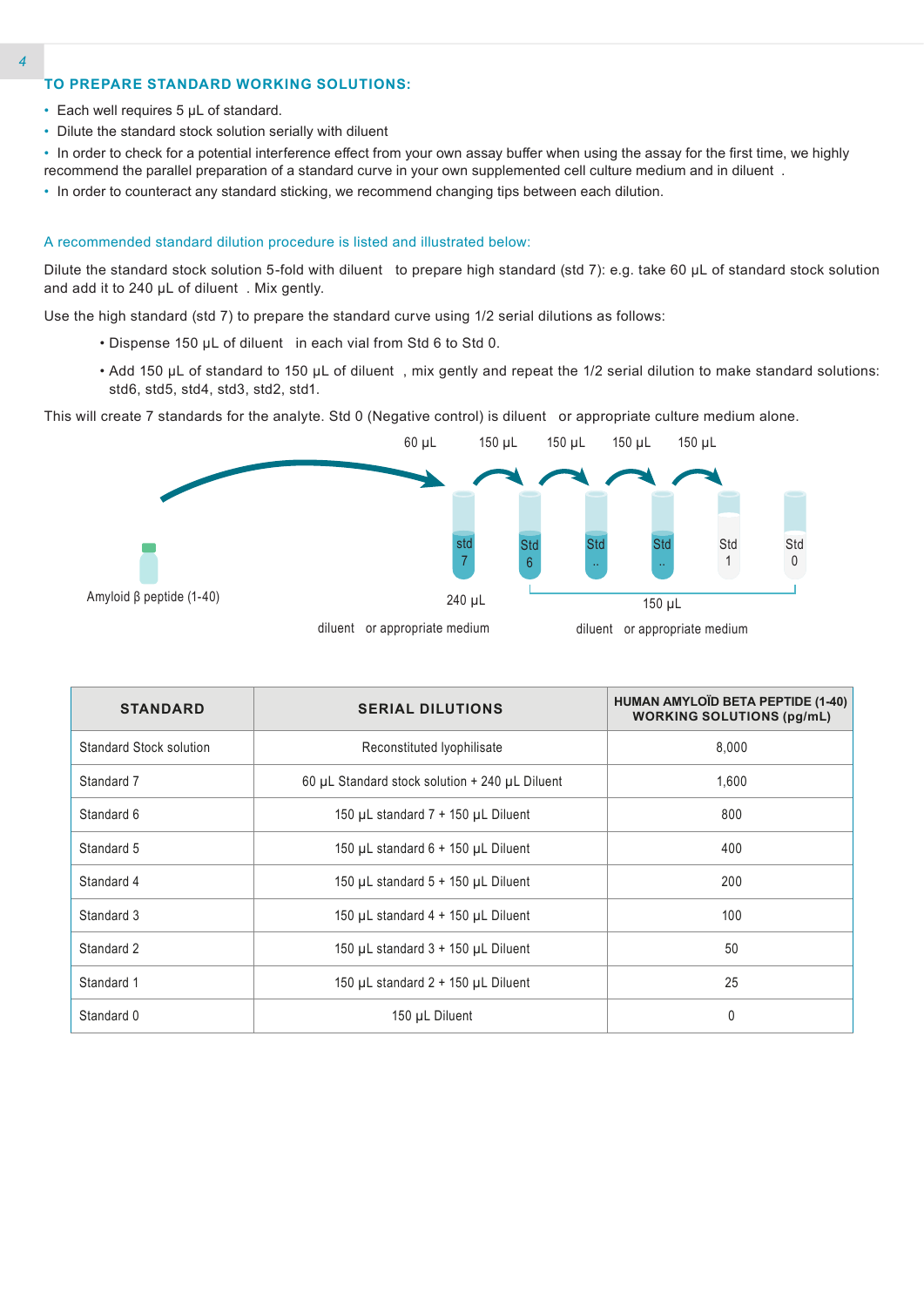#### **TO PREPARE SAMPLES:**

• Each well requires 5 µL of sample.

• Just after their collection, put the samples at 4°C and test them immediately. For later use, samples should be dispensed into disposable plastic vials and stored at -60°C or below. Avoid multiple freeze/thaw cycles.

• Samples with a concentration above the highest standard (std 7) must be diluted diluent

# **ASSAY PROTOCOL**

|                                   | Standard (Std 0 - std 7)                                                                                                              | <b>Samples</b>                                                             |  |  |  |
|-----------------------------------|---------------------------------------------------------------------------------------------------------------------------------------|----------------------------------------------------------------------------|--|--|--|
| Step                              | Dispense 5 $\mu$ L of each Amyloid $\beta$ peptide (1-40) standard<br>(Std 0 - std 7) into each standard well<br>And add 5 µL diluent | Dispense 5 µL of each sample into each sample well<br>And add 5 µL diluent |  |  |  |
| $\boldsymbol{\mathsf{N}}$<br>Step | Add 5 $\mu$ L of Amyloid $\beta$ peptide (1-40) XL665 antibody working solution to all wells                                          |                                                                            |  |  |  |
| Step                              | Add 5 $\mu$ L of Amyloid $\beta$ peptide (1-40) Eu Cryptate antibody working solution to all wells                                    |                                                                            |  |  |  |
| Step                              | Seal the plate and incubate overnight $@$ 4°C                                                                                         |                                                                            |  |  |  |
| 5<br>Step                         | Remove the plate sealer and read on an HTRF® compatible reader                                                                        |                                                                            |  |  |  |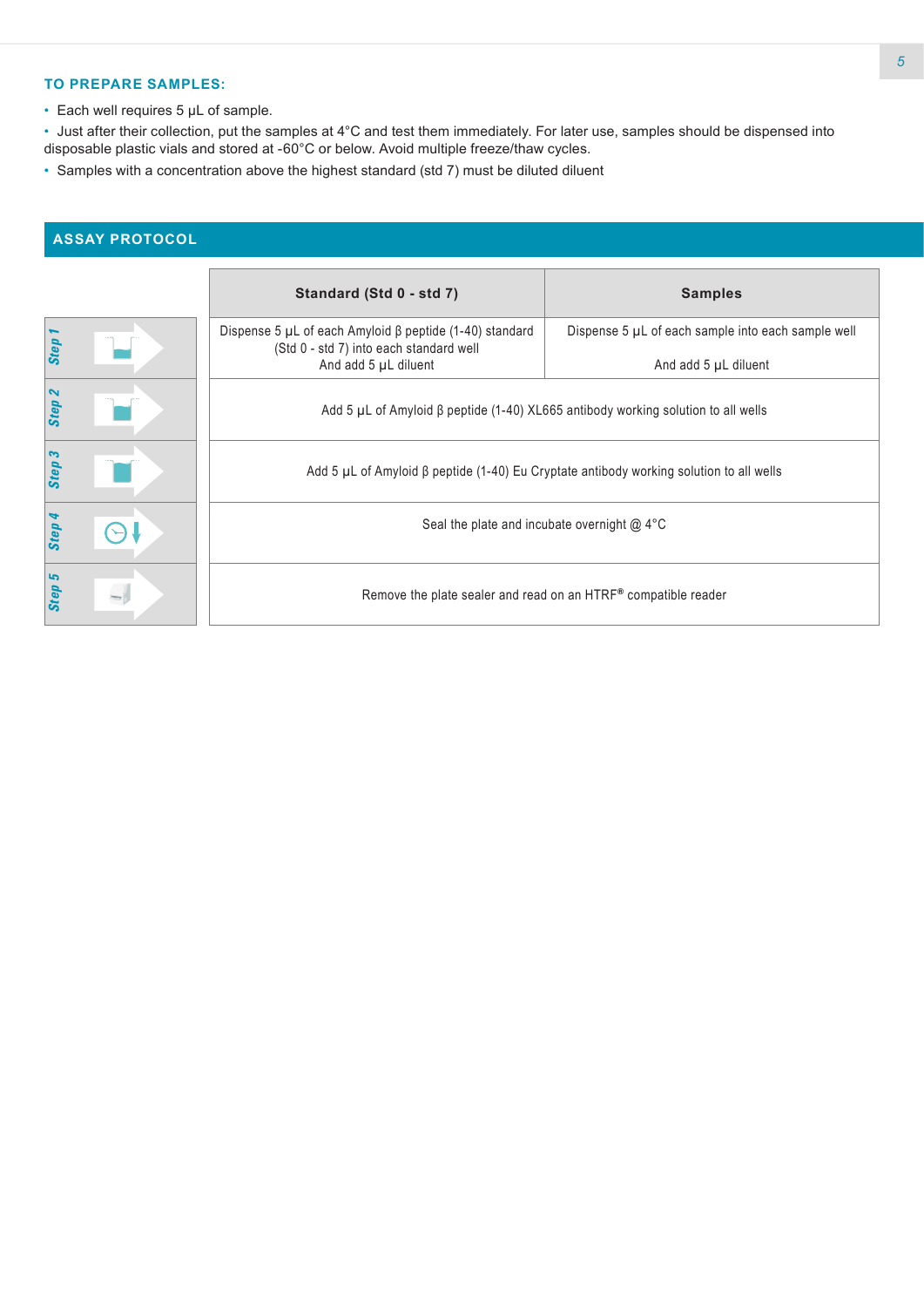|   | 1                                                                                                                                            | $\overline{2}$ | 3              | 4                                                                                                                          | 5              | 6              |
|---|----------------------------------------------------------------------------------------------------------------------------------------------|----------------|----------------|----------------------------------------------------------------------------------------------------------------------------|----------------|----------------|
| A | 5 µL Std 0 (Negative control)<br>5 µL diluent<br>$5$ µL Amyloid $\beta$ peptide (1-40)-XL665<br>5 μL Amyloid β peptide (1-40)-Eu<br>Cryptate | Repeat Well A1 | Repeat Well A1 | 5 µL Sample 1<br>5 µL diluent<br>5 µL Amyloid ß peptide (1-40)-XL665<br>5 μL Amyloid β peptide (1-40)-Eu<br>Cryptate       | Repeat Well A4 | Repeat Well A4 |
| в | 5 µL Std 1<br>5 µL diluent<br>5 μL Amyloid β peptide $(1-40)$ -XL665<br>5 μL Amyloid β peptide (1-40)-Eu<br>Cryptate                         | Repeat Well B1 | Repeat Well B1 | 5 µL Sample 2<br>5 µL diluent<br>5 µL Amyloid β peptide (1-40)-XL665<br>5 μL Amyloid β peptide (1-40)-Eu<br>Cryptate       | Repeat Well B4 | Repeat Well B4 |
| С | 5 µL Std 2<br>5 µL diluent<br>$5$ µL Amyloid $\beta$ peptide (1-40)-XL665<br>5 μL Amyloid β peptide (1-40)-Eu<br>Cryptate                    | Repeat Well C1 | Repeat Well C1 | 5 µL Sample 3<br>5 µL diluent<br>5 µL Amyloid $\beta$ peptide (1-40)-XL665<br>5 μL Amyloid β peptide (1-40)-Eu<br>Cryptate | Repeat Well C4 | Repeat Well C4 |
| D | 5 µL Std<br>5 µL diluent<br>$5$ µL Amyloid $\beta$ peptide (1-40)-XL665<br>5 μL Amyloid β peptide (1-40)-Eu<br>Cryptate                      | Repeat Well D1 | Repeat Well D1 | 5 µL Sample<br>5 µL diluent<br>5 µL Amyloid β peptide (1-40)-XL665<br>5 μL Amyloid β peptide (1-40)-Eu<br>Cryptate         | Repeat Well D4 | Repeat Well D4 |
| E | 5 µLStd<br>5 µL diluent<br>5 μL Amyloid β peptide $(1-40)$ -XL665<br>5 μL Amyloid β peptide (1-40)-Eu<br>Cryptate                            | Repeat Well E1 | Repeat Well E1 | 5 µL Sample<br>5 µL diluent<br>5 µL Amyloid β peptide (1-40)-XL665<br>5 μL Amyloid β peptide (1-40)-Eu<br>Cryptate         | Repeat Well E4 | Repeat Well E4 |
| F | 5 µL Std<br>5 µL diluent<br>5 μL Amyloid β peptide $(1-40)$ -XL665<br>5 μL Amyloid β peptide (1-40)-Eu<br>Cryptate                           | Repeat Well F1 | Repeat Well F1 | 5 µL Sample<br>5 µL diluent<br>5 µL Amyloid β peptide (1-40)-XL665<br>5 μL Amyloid β peptide (1-40)-Eu<br>Cryptate         | Repeat Well F4 | Repeat Well F4 |
| G | 5 µL Std<br>5 µL diluent<br>$5$ µL Amyloid $\beta$ peptide (1-40)-XL665<br>5 μL Amyloid β peptide (1-40)-Eu<br>Cryptate                      | Repeat Well G1 | Repeat Well G1 | 5 µL Sample<br>5 µL Amyloid β peptide (1-40)-XL665<br>5 μL Amyloid β peptide (1-40)-Eu<br>Cryptate                         | Repeat Well G4 | Repeat Well G4 |
| н | 5 µL Std<br>5 µL diluent<br>5 μL Amyloid β peptide $(1-40)$ -XL665<br>5 μL Amyloid β peptide (1-40)-Eu<br>Cryptate                           | Repeat Well H1 | Repeat Well H1 | 5 µL Sample<br>$5 \mu L \underline{A}$<br>$rac{1}{5}$ $\mu$ $\frac{B}{C}$<br>$\overline{\mathbf{p}}$                       |                |                |

L M N O P Q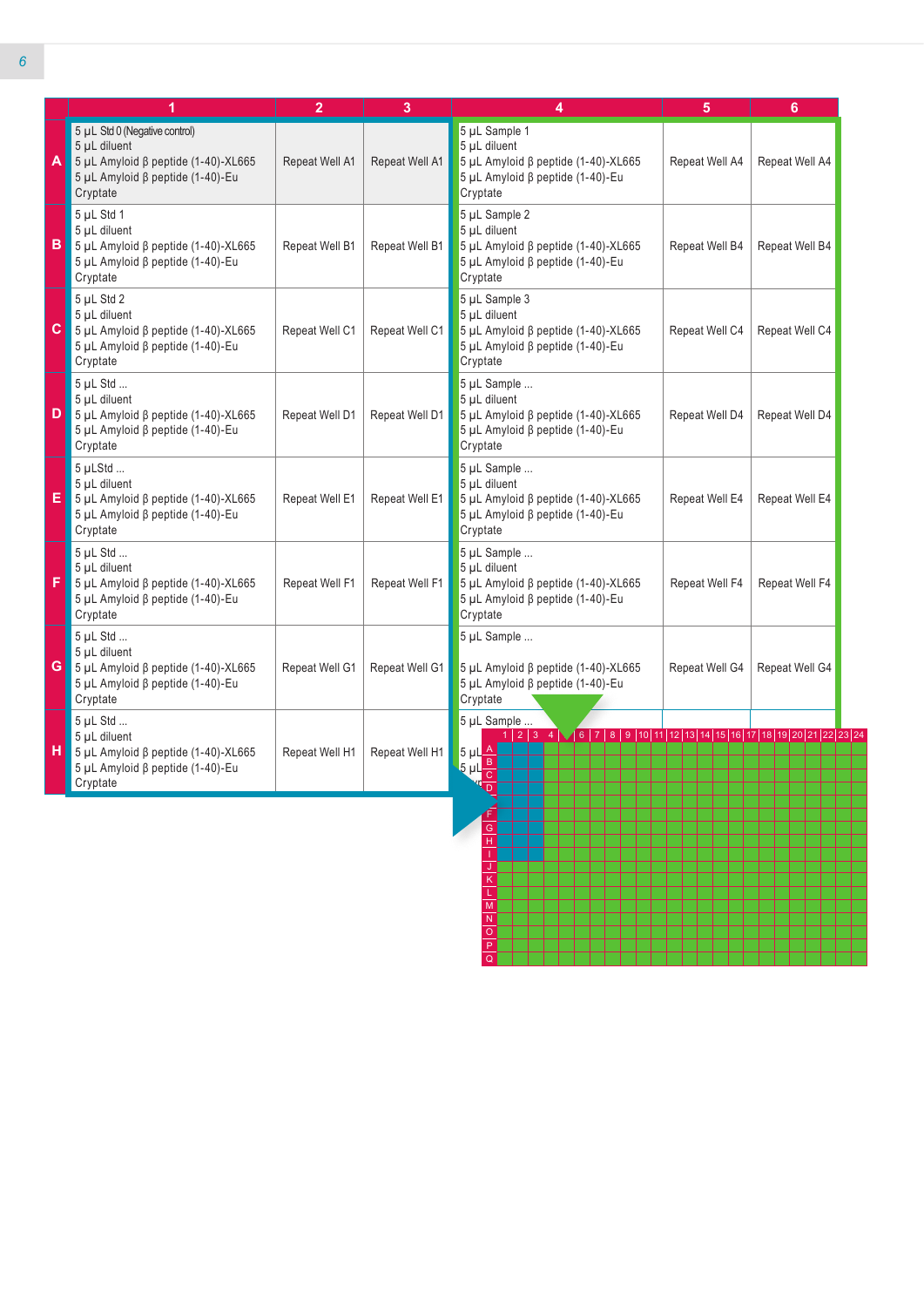## **DATA REDUCTION**

Ratio = 
$$
\frac{\text{Signal 665 nm}}{\text{Signal 620 nm}} \times 10^4
$$

2. Calculate the % CVs. The mean and standard deviation can then be worked out from ratio replicates.

$$
CV (%) = \frac{Standard deviation}{Mean Ratio} \times 100
$$

3. Calculate the % delta F which reflects the signal to background of the assay. The negative control (Standard 0) plays the role of an internal assay control. Delta F is used for the comparison of day to day runs of the same assay.

delta F (%) = Ratio Standard or sample - Ratio Negative Control Ratio Negative Control x 100

For more information about data reduction, please visit http://www.cisbio.com/htrf-ratio-and-data-reduction

#### **RESULTS**

This data must not be substituted for the data obtained in the laboratory and should be considered only as an example.

Results may vary from one HTRF® compatible reader to another.

Delta F obtained for samples can be reported on the calibration curve to deduce respective amyloïd peptide  $β$  (1-40) concentration:

|                               | Ratio $(1)$ | CV(2) | Delta F% <sup>(3)</sup> |
|-------------------------------|-------------|-------|-------------------------|
| Standard 0 - Negative control | 390         | 4.6%  |                         |
| Standard 1 - 25 pg/mL         | 437         | 4.2%  | 12%                     |
| Standard 2 - 50 pg/mL         | 512         | 2.2%  | 31%                     |
| Standard 3 - 100 pg/mL        | 627         | 3.4%  | 61%                     |
| Standard 4 - 200 pg/mL        | 899         | 0.3%  | 131%                    |
| Standard 5 - 400 pg/mL        | 1,517       | 2.6%  | 289%                    |
| Standard 6 - 800 pg/mL        | 2.827       | 1.1%  | 626%                    |
| Standard $7 - 1,600$ pg/mL    | 5,872       | 1.5%  | 1,408%                  |